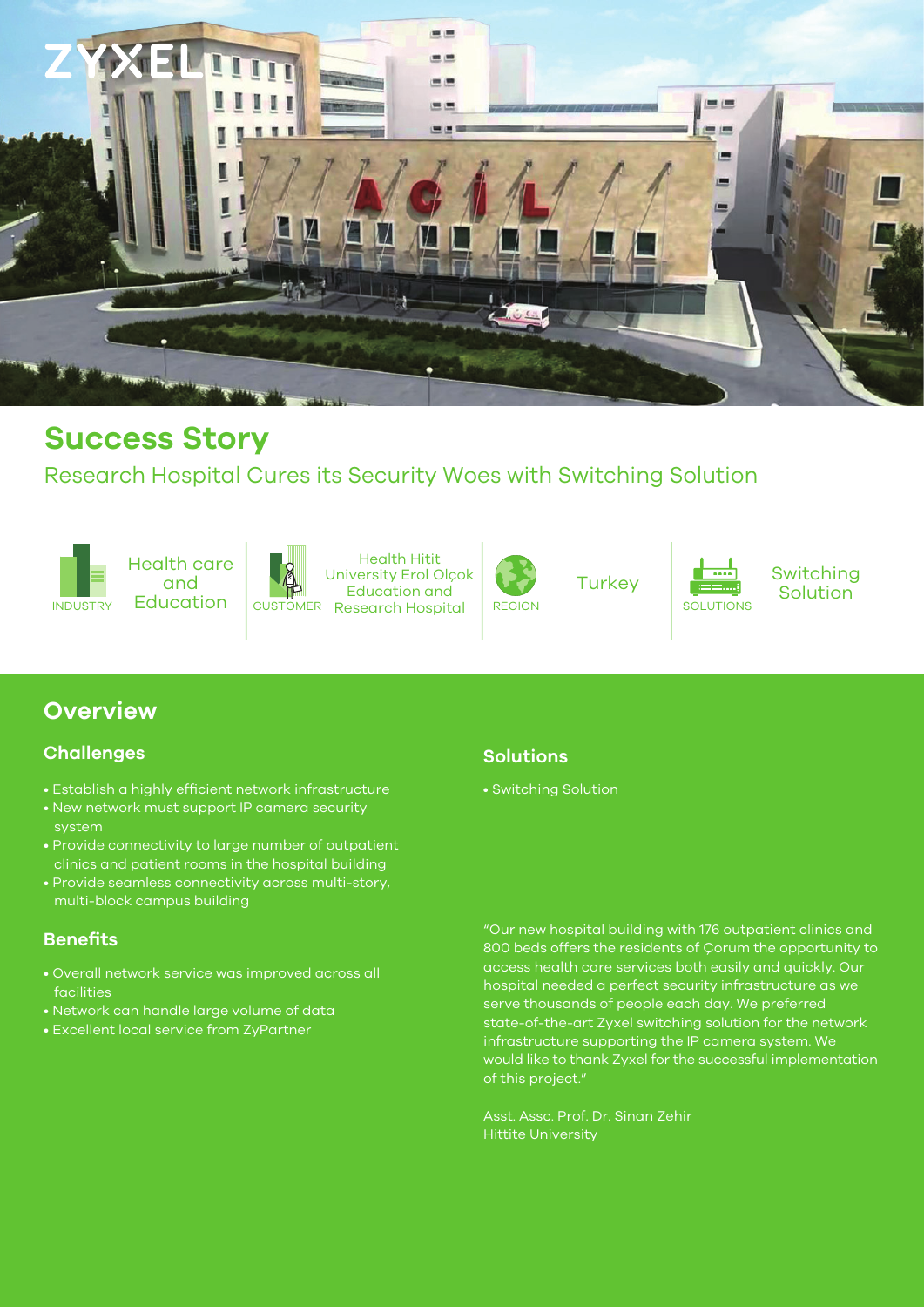# **ZYXEL**

### **Background**

Located in Corum, Turkey, Health Hitit University Erol Olçok Education and Research Hospital was completed in 2017 on a 95,180 m $^2$  lot with an indoor area of 151,300 m $^2$ and has been accepting patients since March. The hospital has 430 patient rooms in total, consisting of 176 outpatient clinic rooms, 247 double rooms, 161 single rooms, and 22 suites. There are also 28 operating rooms,

### **Challenges**

The new building in Çorum has superior characteristics to the previous building. Because the hospital attracts more patients from nearby cities, the goal of the expansion was to reduce the number of referrals made from Çorum to other cities.

A key feature of the hospital, which will soon serve up to 10,000 of patients daily, is its security system, specifically the video surveillance system. The demand for heightened security came in direct response to the influx of patients from nearby cities. With the institution already operating at five delivery rooms, two angiography units, first and second-line pediatric intensive care rooms with 28 incubators and first, second and third-line intensive care rooms with a capacity of 90 beds, for a total capacity of 800 beds. The hospital has indoor and outdoor parking lots capable of hosting 1294 vehicles.

full capacity, management wanted to implement the latest technologies to protect staff, patients, and researchers.

The hospital wanted to ensure safe entry and exit points, aisles, outpatient clinic help desks, outdoor areas, and parking structures — both indoors and outdoors. A total of 550 security cameras would make up the IP camera system planned for installation. The high volume of data generated by these cameras would require a robust network structure to maintain effective and stable operation.

### **Solutions and Benefits**

Zyxel supplied the hospital with a network solution capable of supplying the bandwidth, high efficiency, and fast data transfer rates necessary for such a large and comprehensive video surveillance system. The IP camera infrastructure was established using Zyxel's XGS4700 Series L3 switches, which offer 10G gigabit Ethernet uplink ports, as well as a Zyxel XGS2210-28HP gigabit L2 PoE switch. The entire project was implemented smoothly, and the completed solution was delivered on time and within budget.

"We have completed yet another successful project with Zyxel products in Erol Olçok Education and Research Hospital," said Utkan Türkmen, sales and marketing director of Biges Bilgisayar, a Zyxel local partner. "It meant a lot to us to be able to support an institution from the health care industry. We were able to seamlessly integrate the products into the hospital structure. The service quality throughout the hospital was improved with the installation of security cameras within and around the hospital."